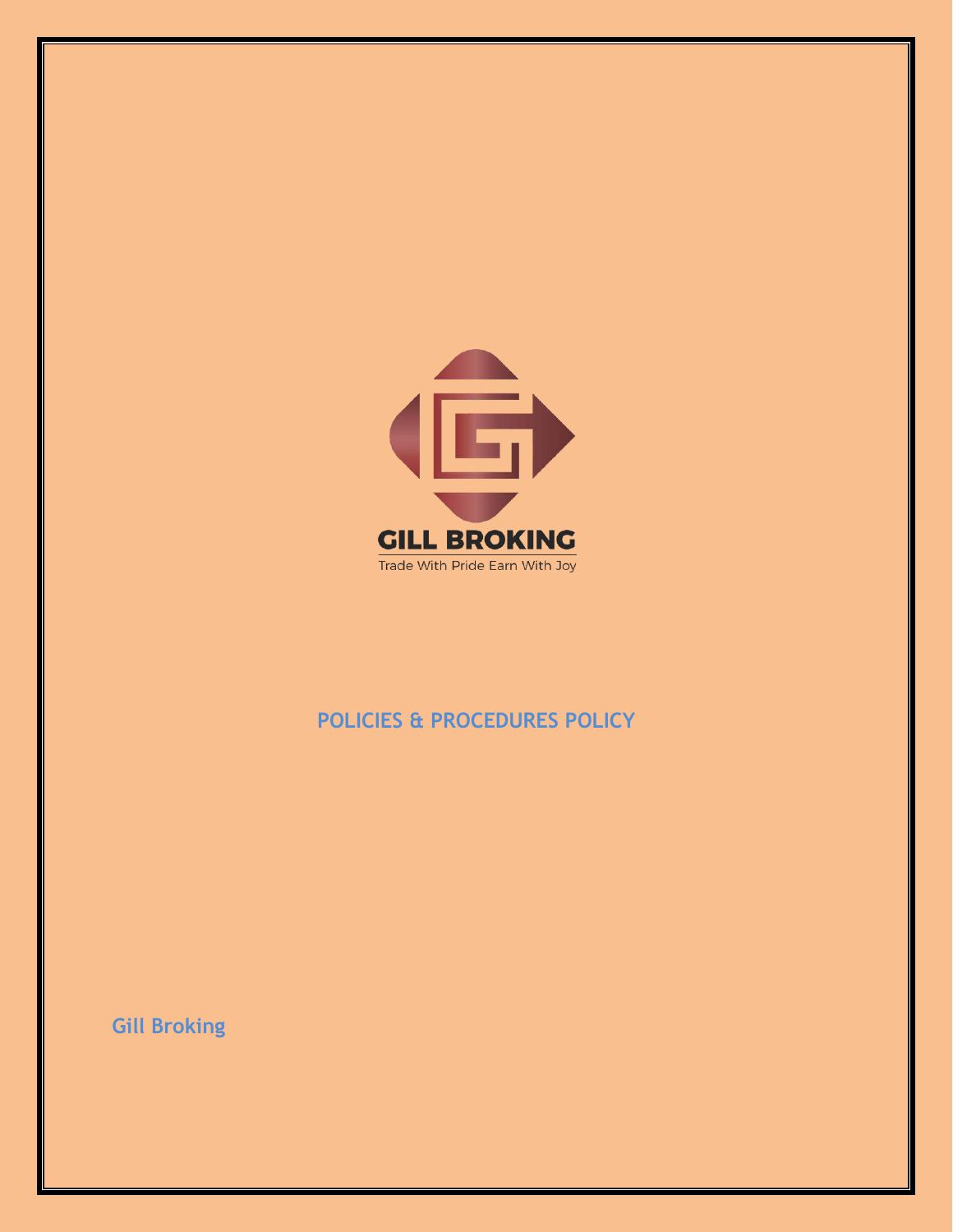#### **Client Registration**

GILL BROKING has taken due care in the preparation of the Client Registration Forms in the format as prescribed by SEBI and Stock exchanges. The forms which are duly filled and signed are collected at the Branch offices. In-person Verification is done at the branch level by the trained Employee. Verifying Personnel's Name, Designation Signature and date of verification is marked in the Registration form as well as on the copy of the PAN. Then the client details are entered in the Back Office software form the branch level. The original forms and supporting documents are then forwarded to the corporate office. At the Corporate Office, they are first entered in the inward register and then thoroughly verified. Defective forms are sent back to branches for rectification with a covering note. For all satisfactory forms, PAN is checked with IT site and then required additional details, if any are entered in the back office, based on the Original form. For Corporate clients we are collecting three years audited financial statement and income tax return. For individual clients we have incorporated financial details in our client registration kit and it is ensured that the same is duly filled by the client and the bank statement for the previous three months is also collected for the clients. Another official generates the Unique Client Code and thereby activates the account after cross verification of all the details once again. The Required client details are then uploaded to Stock Exchange site. After obtaining the Success file the same is given to the Risk Management & Surveillance department for mapping in the trading terminal. A welcome kit including a welcome letter mentioning the Client code, Xerox copy of the Client registration form are sent to the Client by UCP and the proof of dispatch is maintained. The Unique Client Code activated for the client is intimated to the client by means of E-mail & SMS simultaneously.

All the Client forms and the supporting documents are kept in safe custody at the Corporate Office Premises. We have also started the process of updating the Client details including the financial details at regular intervals. This process is done is coordination with our Branch Offices.

### **Client Transfer from one branch to another:**

Transfer request from the client is obtained in the prescribed format, specifying the reason for shifting. The form should be duly signed by the client and the concerned Branch In Charge. The same is forwarded to the Head Office where it is processed after the signatures are being verified. Any pending settlements in the existing code are also thoroughly cross verified. Then the existing code is deactivated and the client is provided with a new unique code. The details are updated in the Back Office as well as with the Stock Exchanges.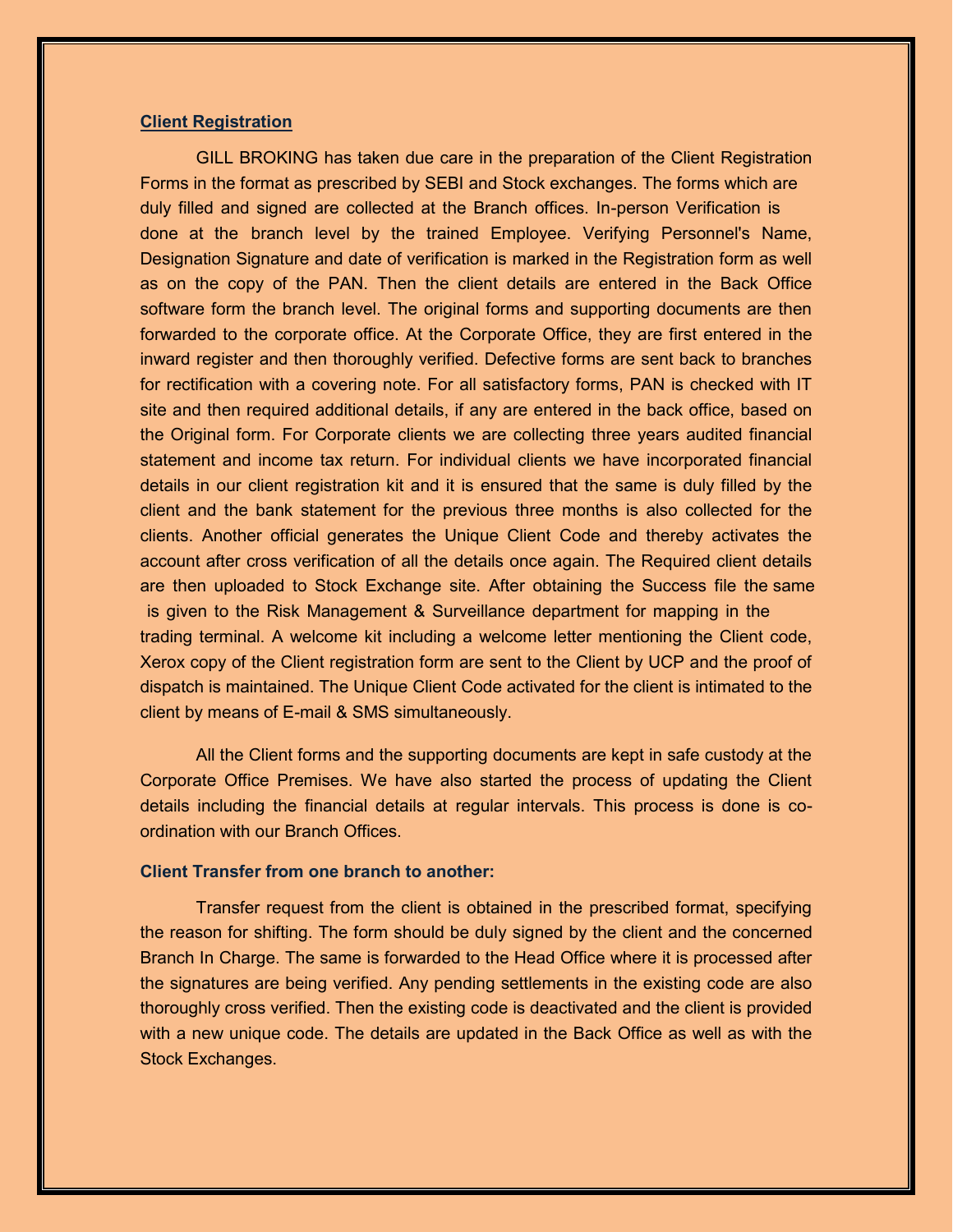### **Dormant Account:**

An Account which has no transactions for a period of eleven months or more is defined as Dormant Account. Alerts are generated in the BO software while instructions are entered in such accounts. Updation of the records with due vigilance is done in such instances.

### **Account Closure:**

Closure request from the client is obtained in the prescribed format, specifying the reasons for closure. The form should be duly signed by the client and the concerned Branch In Charge. The same is forwarded to the Head Office where it is processed after the signatures are being verified. Any pending settlements in the existing code are also thoroughly cross verified. An exist interview over telephone is taken from the HO end. Then the existing code is deactivated in BO software as well in the Exchange records. Closure intimation is sent to the client either through E-mail or though post. Interdepartmental intimation is also sent in such cases.

### **1. Refusal of orders for penny/illiquid Stock**/**Commodity**

The Stock broker may from time to time limit (quantity/value) / refuse orders in one or more securities/commodities due to various reasons including market liquidity, value of security (ies), the order being for securities/commodities which are not in the permitted list of the Stock broker / exchanges(s) /SEBI. Provided further that Stock broker may required compulsory settlement / advance payment of expected settlement value for settlement prior to acceptance / placement of order(s) as well.

The client agrees that the losses, if any on account of such refusal or due to delay caused by such limits, shall be borne exclusively by the client alone.

The Stock broker may require reconfirmation of orders, which are larger than that specified by the Stock broker's risk management, and is also aware that the Stock broker has the discretion to reject the execution of such orders based on its risk perception.

# **2. Setting up Client's exposure limits and conditions under which a client may not be allowed to take further position or the broker may close the existing position of a client.**

The Stock broker may from time to time impose and vary limits on the orders that the client can place through the Stock brokers trading system (including exposure limits, turnover limits, limits as to the number, value in respect of which orders can be placed etc.). The client is aware and agrees that the Stock broker may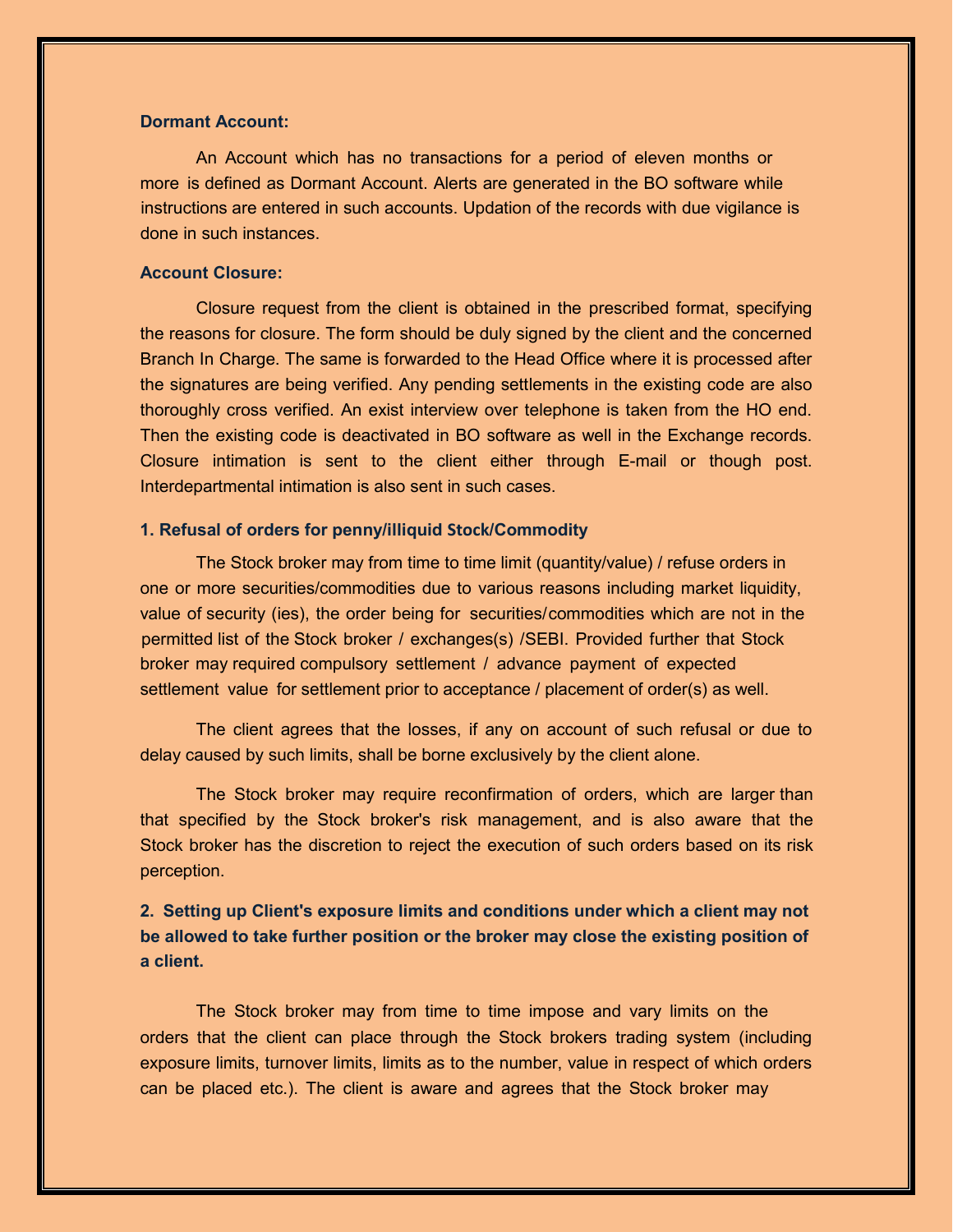need to vary or reduce the limits or impose new limits urgently on the basis of the Stock broker risk perception and other factors considered relevant by the Stock broker including but not limited to limits on account of exchange / SEBI directions / limits (such as broker level/market level limits in security specific/volume specific exposures etc.) and the Stock broker may be unable to inform the client of such variation, reduction or imposition in advance. The client agrees that the Stock broker shall not be responsible for such variation, reduction or imposition or the client's inability to route any order through the Stock broker's trading system on account of any such variation, reduction or imposition of limits.

The client further agrees that the Stock broker may at orders or trade in Securities/Commodities through the Stock broker, or it may subject any order placed by the client to a review before its entry into the trading systems and may refuse to execute / allow execution of limits set by Stock broker/ exchange / SEBI and any other reasons which the Stock broker may deem appropriate in the circumstances. The client agrees that the losses, if any, on account of such refusal or delay caused by such review, shall be borne exclusively by the client alone. The Stock broker is required only to communicate / advise the parameters for the calculation of the margin / security requirements as rate (s) / percentage (s) of the dealings, through any one or more means or methods such as post / speed post/ courier/ registered post/ registered A.D / facsimile/telegram/cable/e-mail/voice mails/telephone(telephone includes such devices as mobile phones etc.) including SMS on the mobile phone or any other similar device, by messaging on the computer screen of the client's computer; by informing the client through employees /agents of the Stock broker, by publishing/displaying it on the website of the Stock broker / making it available as a download from the website of the Stock broker, by displaying it on the notice board of the branch / office through which the client trades or if the circumstances, so require, by radio broadcast / television broadcast /newspapers advertisements etc; or any other suitable or applicable mode or manner.

The client agrees that the postal department / the courier company / newspaper company and the e-mail / voice mail service provider and such other series providers shall be the agent of the client and the delivery shall be compete when communication is given to the postal department/ courier company / the e-mail / voice mail service provider, etc., by the Stock broker and client agrees never to challenge the same on any grounds including delayed receipt / non receipt or any other reasons whatsoever and once parameters for margin

/ security requirements are so communicated, the client shall monitor his/her/deficit margin/security forthwith as required from time to time whether or not any margin call or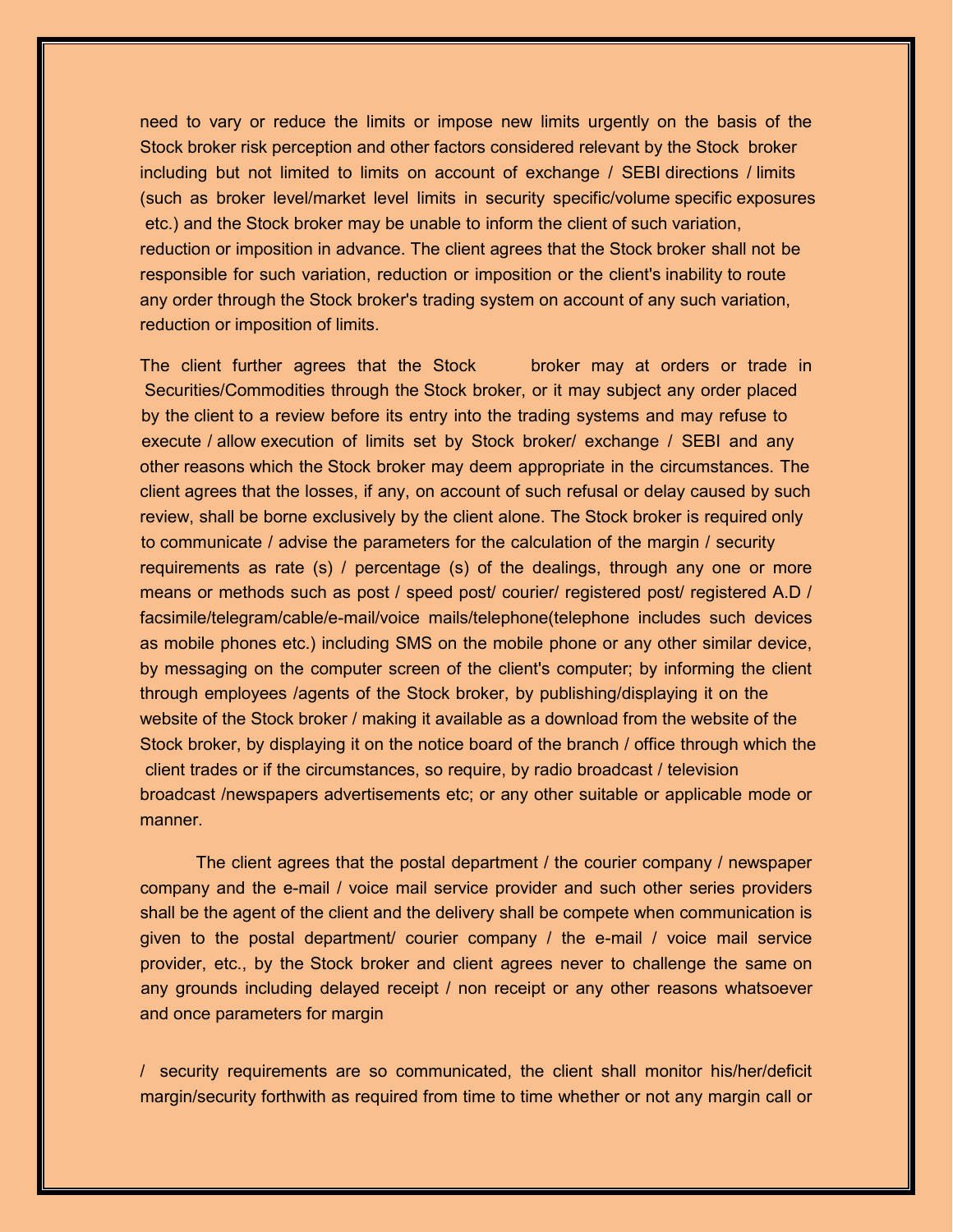such other separate communication to that effect is sent by the Stock broker to the client and / or whether or not such communication is received by the client.

The client is not entitled to trade without adequate margin / security and that it shall be his/her/its responsibility to ascertain beforehand the margin / security requirements for his/her/its orders/trades/deals and to ensure that the required margin/ security is made available to the Stock broker in such form and manner as may be required by the Stock broker. If the client's order is executed despite a shortfall in the available margin, the client shall, whether or not the Stock broker intimates such shortfall in the margin to the client, make up the shortfall suo moto immediately. The client further agrees that he/ she/it shall be responsible for all orders (including any orders that may be executed without the required margin in the client's account) & / or any claim / loss / damage arising out of the non-availability / shortage of margin / security required by the Stock broker & / or exchange & /or quantum & or percentage of the margin & / or security required to be deposited / made available from time to time. The margin/security deposited by the client with the Stock broker is not eligible for any interest.

The Stock broker is entitled to include / appropriate any / all pay out of funds & /or Stock towards margin/security without requiring specific authorizations for each pay out. The Stock broker is entitled to transfer funds from his account for one exchange from his account for one exchange & or one segment of the exchange to his /her /its account for another exchange & / or another segment of the same exchange whenever applicable and found necessary by the Stock broker. The client also agrees and authorizes the Stock broker to treat  $\ell$  adjust his  $\ell$  her  $\ell$  its margin  $\ell$ security lying in one exchange & / or one segment of the exchange / towards the margin/ security /pay in requirements of another exchange & /or another segment of the exchange.

The Stock broker is entitled to disable / freeze the account & / or trading facility

/ any other services facility, if in the opinion of the Stock broker, the client has committed a crime / fraud or has acted in contradiction of this agreement or / is likely to evade/ violate any laws, rules regulations, directions of a lawful authority whether Indian or foreign or if the Stock broker so apprehends.

### **3. Applicable brokerage rate**

The Stock broker is entitles to charge brokerage within the limits imposed by exchange which at present is as under: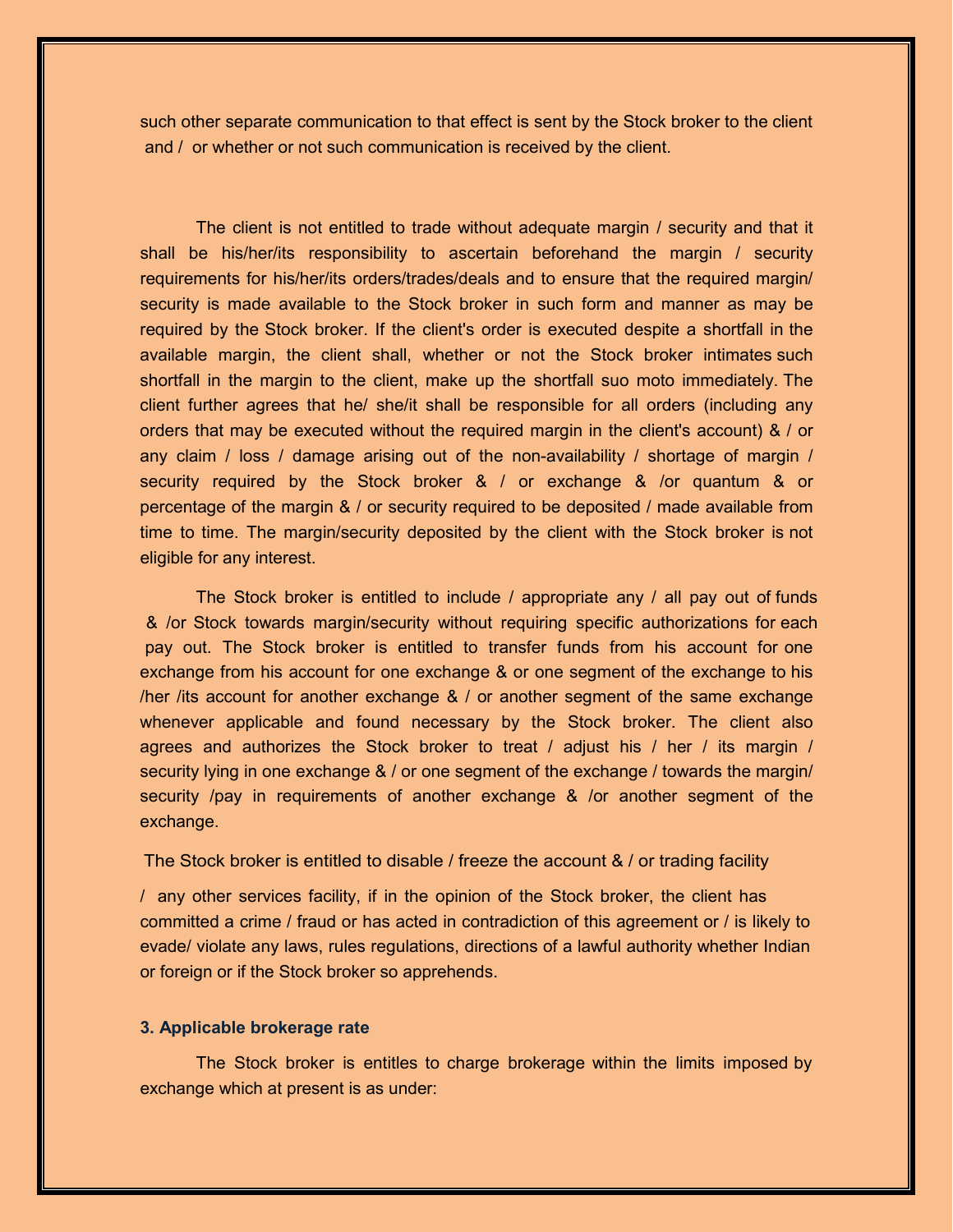### **4. Imposition of penalty/delayed payment charges**

The client agrees that any amounts which are overdue from the client towards trading or on account of any other reason to the Stock broker will be charged with delayed payment charges at such rates as may be determined by the Stock broker. The client agrees that the Stock broker may impose fines/ penalties for any orders/trades/deals/actions of the client which are contrary to this agreement/Rules/Regulation/Bye laws of the exchange or any other law for the time being in force at such rates and in such form as it may deem fit. Further where the Stock broker has to pay any fine or bear any punishment from any authority in connection with / as a consequence of / in relation to any of the order/trades/deals/actions of the client the same shall be borne by the client.

The client agrees to pay to the Stock broker brokerage, commission, fees, all taxes, duties, levies, imposed by any authority including but not limited to the Stock exchanges (including any amount due on account of reassessment/backlogs etc.), transaction expenses, incidental expenses such as postage, courier etc. as they apply from time to time to the client's account/transaction/services that the client avails from the Stock broker.

The right to sell client's securities/commodities or close clients, positions, without giving notice to the client, on account of non-payment of client's dues. The Stock broker maintains centralized banking handling processes and relating banking and depository accounts at designated place. The client shall ensure timely availability of funds in designated form and manner at designated time and in designated bank and depository account(s) at designated place, for meeting his/her/its pay in obligation of funds. The Stock broker shall not be responsible for any claim/loss/damage arising out of non availability of funds by the client in the designated account (s) of the Stock broker for meeting the pay in obligation of either funds.<br>If the

client give orders/trades in the anticipation of the required securities/commodities being available subsequently for pay in through anticipated pay out from the exchange or though borrowings or any off market delivery(s) or market delivery(s) and if such anticipated availability does not materialize in actual availability of funds for pay in for any reason whatsoever including but not limited to any delays/shortages at the exchange or Stock broker level/ non release of margin by the Stock broker etc., the losses which may occur to the client as a consequence of such shortages in any manner such as on account of auctions/square off/ closing outs etc. , shall be solely to the account of the client and the client agrees not to hold the Stock broker responsible for the same in any form or manner whatsoever. In case the payment of the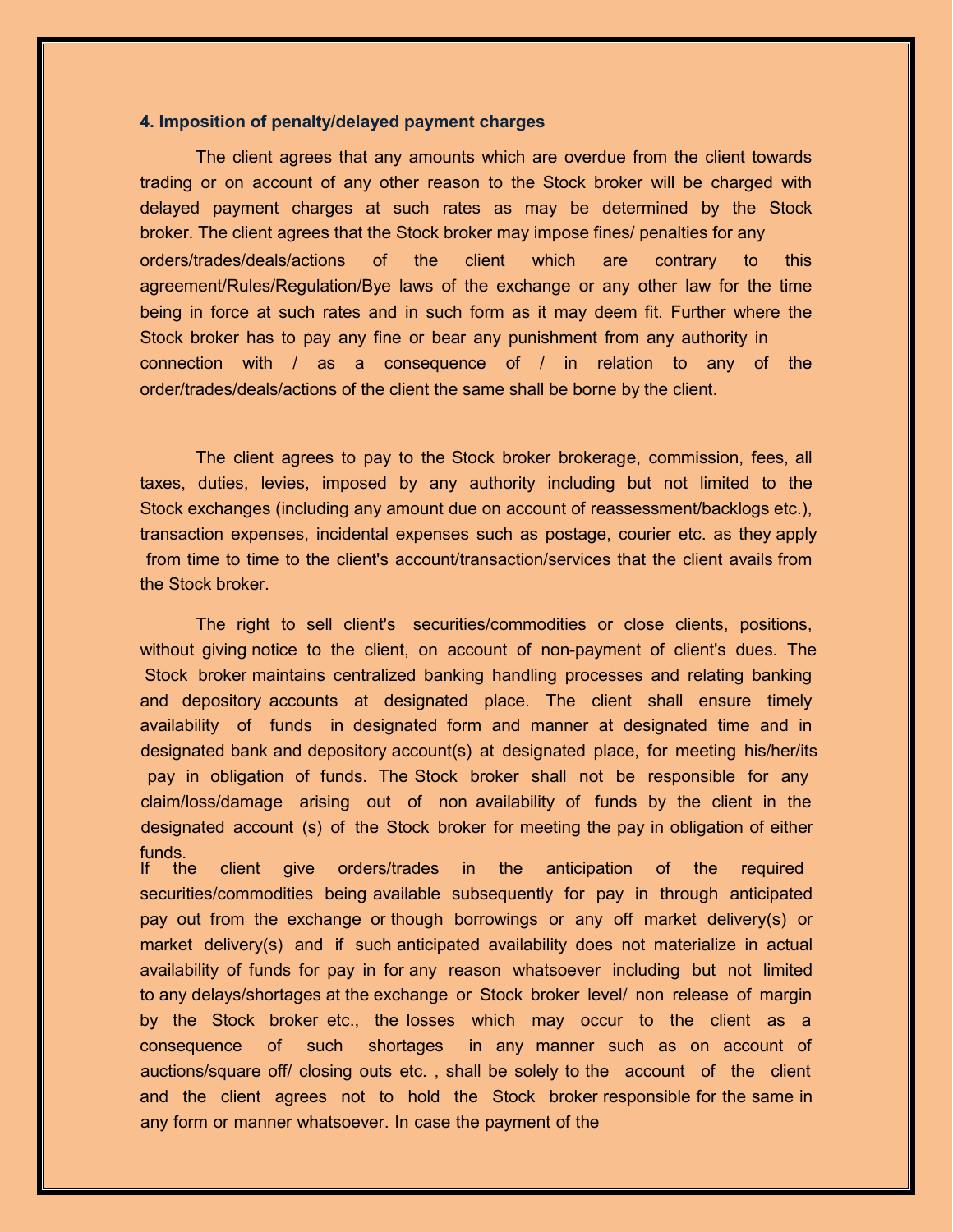margin/security is made by the client through a bank instrument, the Stock broker shall be a liberty to give the benefit /credit for the same only on the realization of the funds from the said bank instruments etc. at the absolute discretion of the Stock broker where the margin / security is made available by way of securitirs/commodities or any other property, the Stock broker is empowered to decline its acceptance as margin / security & /or to accept it at such reduced value as the Stock broker may deem fit by applying haircuts or by valuing it by marking it to market or by any other method as the Stock broker may deem fit in its absolute discretion.

The Stock broker has the right but not the obligation, to cancel all pending orders and to sell/close/liquidate all open positions securities/commodities at the pre-defined square off time or when Mark to Market loss (M-T-M) reaches the speculated % or margin available with the broker is not sufficient to cover the risk or the client have not taken any steps either to replenish the margin or reduce the Mark to Market loss.

The Stock broker will have the sole discretion to decide referred stipulated margin percentage depending upon the market condition. In the event of such square off, the client agrees to bear all the losses based on actual executed prices. In case open position (ie. short /long) gets converted into delivery due to non square off because of any reason whatsoever, the client agrees to provide funds to fulfill the payin obligation failing which the client will have to face auctions or internal close outs, in addition to this, the client will have to pay penalties and charges levied by the exchange in actual and losses.

If any without prejudice to the foregoing, the client shall also be solely liable for all any penalties and charges levied by the exchange(s).

The Stock broker is entitled to prescribe the date and time by which the margin / security is to be made available and the Stock broker may refuse to accept any payments in any form after such deadline for margin / security expires. Not with standing anything to the contrary in the agreement or elsewhere, if the client fails to maintain or provide the required margin/fund/security or to meet the funds/margins pay in obligations for the orders/trades/deals of the client within the prescribed time and form, the Stock broker shall have the right without any further notice or communication to the client to take any one or more of the following steps:

To withhold any payout of funds.

ii. To withhold /disable the trading/dealing facility to the client.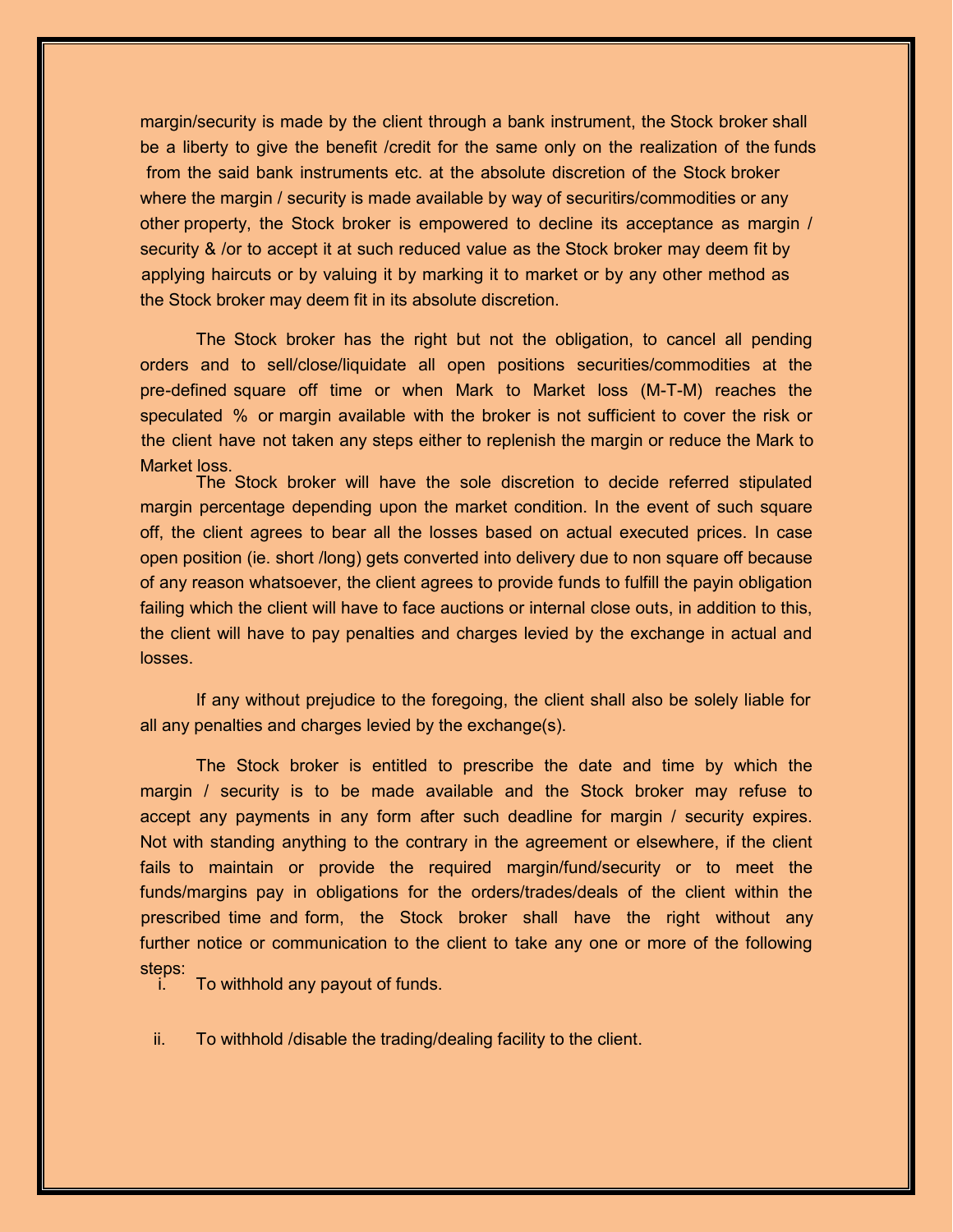- $iii.$  To liquidate one or more security(s) of the client by selling the same in such manner and at such rate which the Stock broker may deem fit in its absolute discretion. It is agreed and understood by the client that securities/commodities here includes securities/commodities which are pending delivery /receipt.
- iv. To liquidate / square off partially or fully the position of sales & / or purchase in any one or more securities/commodities contracts in such manner and at such rate which the Stock broker may decide in its absolute discretion.
- v. To take any other steps which in the given circumstances, the Stock broker may deem fit. The client agrees that the loss(es) if any, on account of any one or more steps as enumerated herein above being taken by the Stock broker, shall be borne exclusively by the client alone and agrees not to question the responsibilities, requirements, timing, manner, form, pricing etc., which are chosen by the Stock broker.

### **6. Shortages in obligations arising out of internal netting of trades**

Stock broker shall not be obliged to deliver any securities/commodities or pay any money to the client unless and until the same has been received by the Stock broker from the exchange, the clearing corporation/clearing house or other company or entity liable to make the payment and the client has fulfilled his/her/its obligations first. The policy and procedure for settlement of shortages in obligations arising out of internal netting of trades is as under:

The securities/commodities delivered short are purchase from the market on or before  $T + 2$  day and the purchase consideration (including all statutory charges and levies) along with a penalty is debited to the short delivery seller client.

If the Security cannot be purchased from market due to any force majeure condition, the shortages will be closed out as under. On the Pay in /Payout date, the short delivering client (the Seller) is debited by an amount equivalent to 10% above the closing rate of day prior to the payin / payout day ie. T+1 day and the corresponding buyer will be credited by the equivalent amount. A penalty of 1% is levied to the seller client on the closeout value in case of corporate action like, Split, bonus, etc. exist in the particular scrip, then the obligation will be closed out at 10% above the closing price on the previous day of pay in /pay out (T+1) or highest rate prevailing from the trading date(T Day) till the closeout day  $(T + 2)$ . The Stock broker shall have the right to adopt a policy of its choice for internal auctions arising out of internal netting of trades and charge to default seller and compensate the impacted purchaser as per the policy.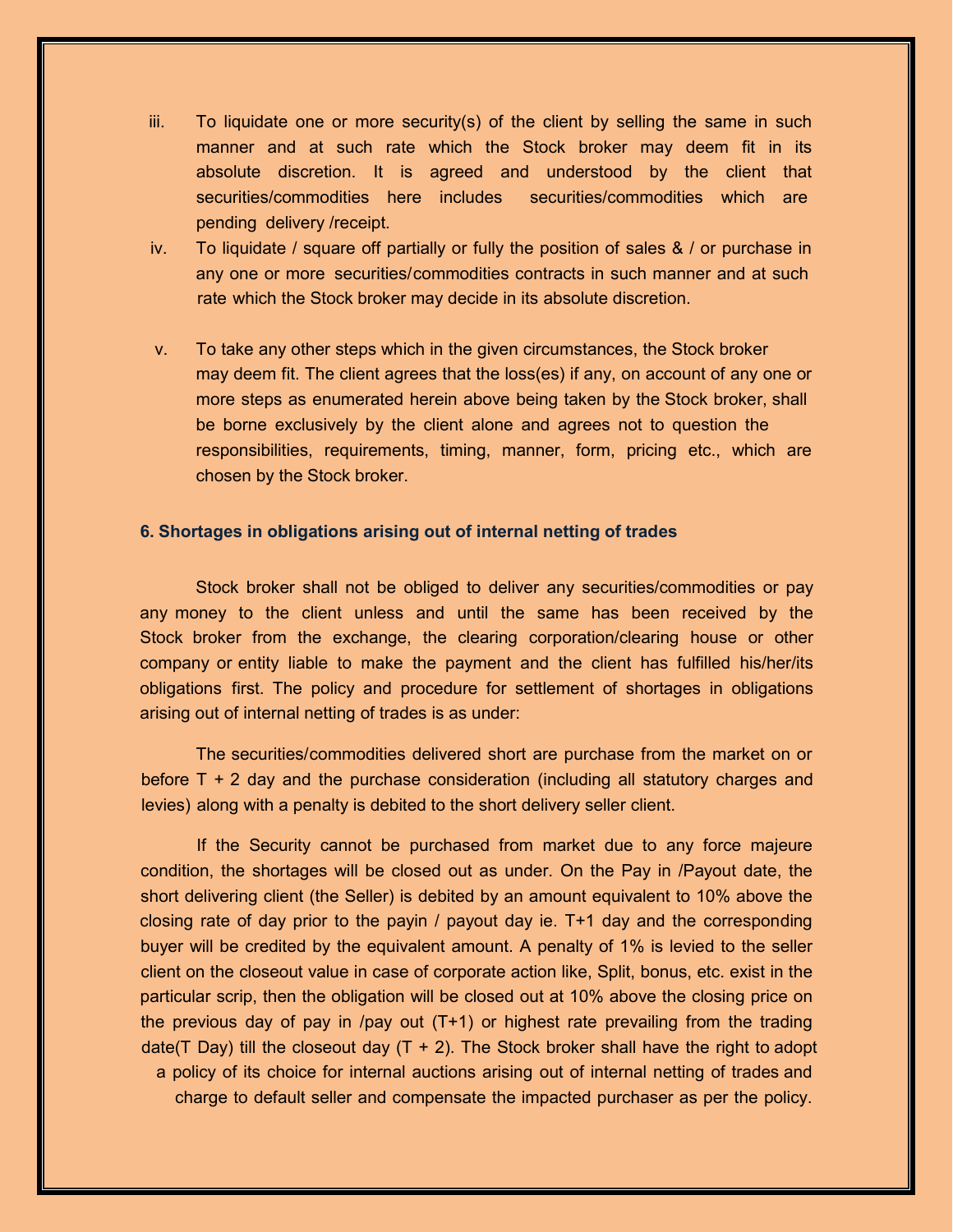The current procedure for internal auction may be amended from time to time with prospective effect and will be published on the website.

### **7. Temporarily suspending at the client's request**

- I. If the client requests the Stock broker to temporarily suspend his account, the Stock broker may do so subject to client accepting/adhering to conditions imposed by Stock broker including but not limited to settlement of account and / or other obligation.
- II. The Stock broker can with hold the payouts of client and suspend his trading account due to his surveillance action or judicial or / and regulatory order/ action requiring client suspension.

## **8. De-registering a client**

Notwithstanding anything to the contrary stated in the agreement, the Stock broker shall be entitled to terminate the agreement with immediate effect in any of the following circumstances:

- i. If the action of the Client are prima facie illegal/improper or such as to manipulate the price of any securities/commodities or disturb the normal / proper functioning of the market, either alone or in conjunction with others.
- ii. If there is any commencement of a legal process against the Client under any law in force;
- iii. On the death/lunacy or other disability of the client;
- iv. If a receiver, administrator or liquidator has been appointed or allowed to be appointed or allowed to be appointed of all or any part of the undertaking of the client;
- v. If the client has voluntarily or compulsorily become the subject of proceedings under any bankruptcy or insolvency law or being a company, goes into liquidation or has a receiver appointed in respect of its assets or refers itself to the Board for Industrial and Financial Reconstruction or under any other law providing protection as a relief undertaking;